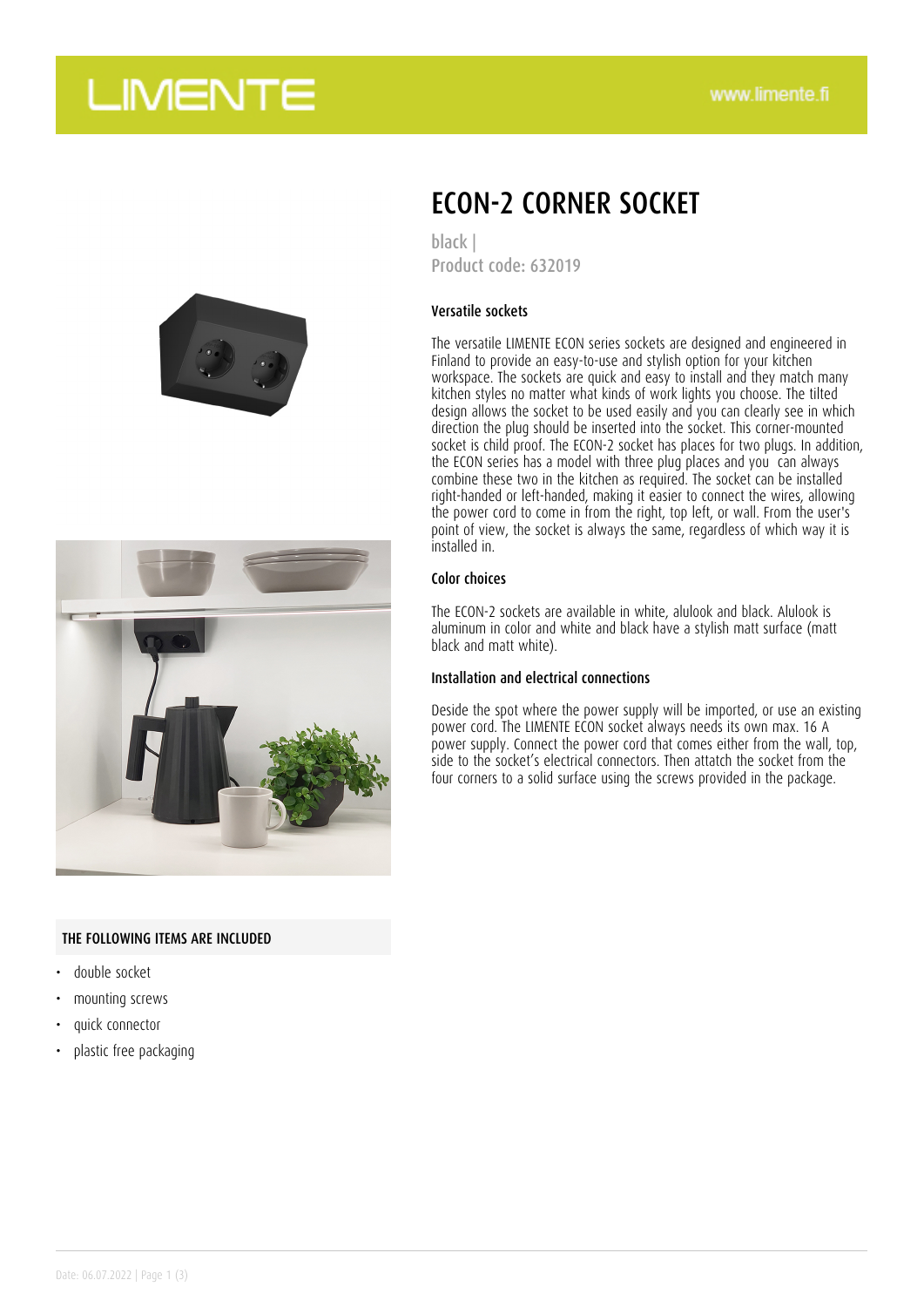# LIMENTE

## ECON-2 CORNER SOCKET BLACK

### **OVERVIEW**

| <b>PRODUCT CODE</b> | 632019                                       |
|---------------------|----------------------------------------------|
| <b>GTIN-CODE</b>    | 6438400005549                                |
| ELECTRICAL NUMBER   | 2407152                                      |
| ETIM GENERAL NAME   | Socket                                       |
| ETIM CLASS          | Socket outlet EC000125                       |
| ETIM GROUP          | 24 Surface mounting socket-outlets and plugs |
| <b>COLOUR</b>       |                                              |
| <b>LAMP TYPE</b>    |                                              |

### SPECIFICATIONS

| <b>PRODUCT DIMENSIONS</b>                | 124.5 x 75.0 x 75.0                                                     |
|------------------------------------------|-------------------------------------------------------------------------|
| <b>MOUNTING METHOD</b>                   | Surface mounting                                                        |
| <b>COLOUR TEMPERATURE</b>                |                                                                         |
| <b>COLOUR RENDERING INDEX CRI</b>        |                                                                         |
| <b>RATED LIFE TIME</b>                   |                                                                         |
| <b>ENERGY EFFICIENCY CLASS</b>           |                                                                         |
| <b>LUMINOUS FLUX</b>                     |                                                                         |
| <b>EFFICIENCY</b>                        |                                                                         |
| <b>VOLTAGE</b>                           | 240 V                                                                   |
| <b>INGRESS PROTECTION CODE</b>           | IP <sub>20</sub>                                                        |
| NUMBER OF LEDS/M                         |                                                                         |
| <b>INPUT POWER</b>                       |                                                                         |
| NUMBER OF SWITCHING CYCLES               |                                                                         |
| AMBIENT TEMPERATURE RANGE                |                                                                         |
| <b>INPUT POWER CONNECTOR</b>             |                                                                         |
| <b>WARRANTY PERIOD (MONTHS)</b>          | 24                                                                      |
| <b>ADDITIONAL COVER (MONTHS)</b>         |                                                                         |
| <b>INSTALLATION AND OPERATING MANUAL</b> | https://www.limente.fi/Images/productpics/instructions/limente_econ.pdf |